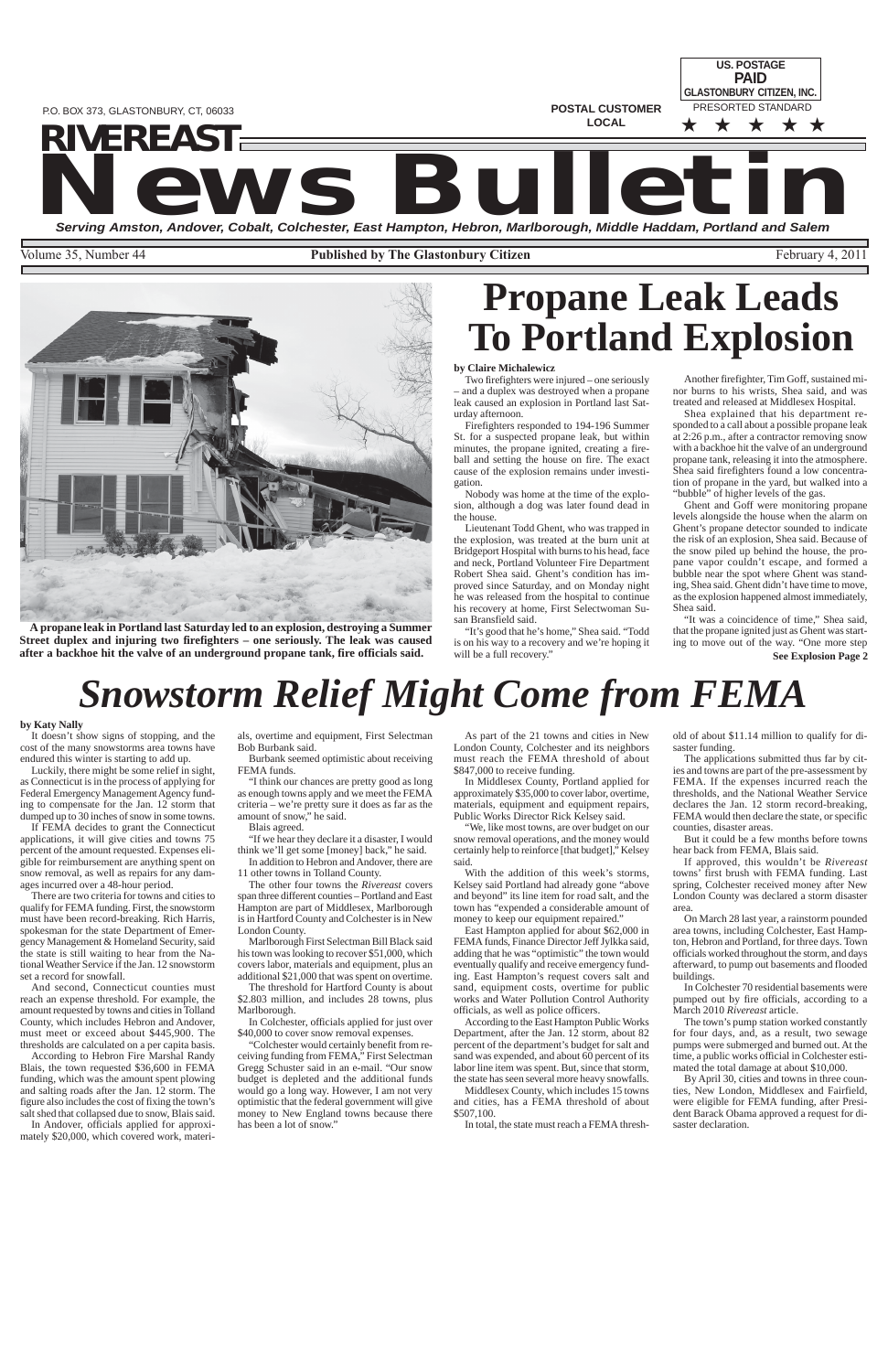#### **Explosion cont. from Front Page**

and he would have been out."

Goff was able to move about six feet away, avoiding the bubble of propane vapor, but Ghent was "engulfed in the fireball," Shea said. The force of the explosion knocked Ghent to the ground and dislodged his helmet, leaving his head, face and neck exposed, he said.

Ghent avoided inhalation burns by holding his breath as long as he could, Shea said. Firefighters are trained to hold their breath, he said, though it's often difficult to remember during an emergency.

"It's amazing that he survived," he said. He said Ghent was able to move into a snow bank, and was alert and speaking when other firefighters attended to him.

Ghent was transported by ambulance to Hartford Hospital, and immediately airlifted to the burn unit at Bridgeport.

"He is a go-to guy," he said, explaining that Ghent had been with the department for 30 years. Having him in the hospital, Shea said, was "pretty tough on the department."

Shea said he doesn't know what caused the blast, but said it likely came from a heat source inside one of the units, like a water heater or furnace. Portland and state fire marshals are still investigating.

As soon as firefighters arrived at the scene to address the propane leak, they started evacuating neighbors from their homes in case of an explosion. They removed one dog from inside the residence, but didn't know that another one was still inside. That dog, a chocolate Labrador retriever, was later found dead inside the house.

When the explosion occurred, Shea said, only one fire crew was on the scene, with oth-

"He's a hero, that's for sure," Bransfield said. "All our workers are heroes in this weather, and especially Todd, who was so horribly injured in that fire."

ers still on their way. Shea said the firefighters who were there had to balance treating the injured firefighters and extinguishing the blaze. Compounding the problem, Shea said, were large snow banks that made it difficult to find a fire hydrant. Shea said a hydrant on Summer Street didn't provide enough water pressure, so firefighters had to connect to another one on Bartlett Street.

Several other fire departments sent mutual aid, Shea said – East Hampton and Glastonbury covered other calls in Portland, while the Middletown, Westfield, Haddam and Durham departments sent their tanker trucks to the scene.

"I can't say enough about the departments that responded," he said.

The two families that lived inside the duplex are staying with family members, Shea said. Building official Lincoln White said Tuesday that while one side of the duplex is completely destroyed, an architect and an engineer would visit the site later this week to determine if it's feasible to restore the other side, or if it should be torn down.

Shea said he wanted to remind residents to clear snow from around the fire hydrants on their properties. He said that while it is difficult to do when the hydrant is buried under a snow bank, the hydrants are important for the safety of the community.

Meanwhile, both Shea and Bransfield are glad Ghent is home and recuperating.



**Nobody was home at the time of the explosion, although a dog was later found dead in the house. The two families that lived inside the duplex are now staying with family members.**

### *From the Editor's Desk* **Observations & Ruminations**

### **by Mike Thompson**

Where are we going to put it all?

The idea of turning on SNY and seeing baseball players running sprints and fielding ground balls seems pretty appealing right now. It's a sign that the "boys of summer" will soon be here. And the key word in that phrase these days is "summer."

That was a question I heard asked more than once last Thursday, after Mother Nature dumped another foot of snow on the Manchester/Glastonbury area (and more in other towns; Colchester, for example, received 18 inches). Seriously, that's becoming a problem. Driving already has become something of an adventure, even on sunny days; we've only had a few days in between storms, and most of those days have been so cold there's been minimal melting, and as a result snowbanks have gotten higher, and larger. Taking a left turn in some places has gotten just plain dangerous.

Then there's the increased traffic congestion. There aren't more cars on the road these days; there are just fewer places to put them all. Some four-lane roads have become three lanes, or even two. And some two-lane roads, one. I've seen dedicated right-turn lanes that simply no longer exist, buried under mounds of snow. (Portland schools, as I'm sure you've heard, closed Monday due to the roads in town simply being too narrow for the buses.) As a result of all these disappearing lanes, driving anywhere tends to take longer these days than it usually does.

And when you finally get where you're going, you might have no place to park. I've been in parking lots that seem to have as much as 25 percent of their spaces taken up by snow. It's all terribly frustrating.

Besides the question of where to put it all, there's this question: When are we going to educate our kids? There has been quite the number of snow days across Connecticut this winter. Now, when I was growing up, schools make up snow days up through June 30 and then, if any more need to be made up, they come out of April vacation. I believe many school systems still do this. The Monroe school system, however, took the bold move this week of cancelling February vacation. Those who have firm, can't-be-broken plans are excused, although they'll be given homework to do on their vacation.

But the driving hassles and school-related inconveniences are minor in comparison to some of the other problems this snow has

caused. It seems every day for the past week or so you've heard of multiple buildings in the state collapsing under the weight of the snow. (Portland has seen a few of these, as Claire Michalewicz reports on in this week's *Rivereast*.) People have landed in the hospital after falling off their roofs while trying to shovel the snow off of it. There have been car accidents galore, in just about every fashion possible. And then there was that terrible explosion in Portland over the weekend, which was caused when a backhoe removing snow struck a propane tank.

Simply put, this winter sucks. I'm tired of it, I really am. Three weeks ago, when we got close to 30 inches of snow in one day, that was kinda cool. That was a once-in-a-generation snow event, something that was rather neat to have experienced. But enough is enough. I came to this realization Tuesday afternoon, as I was getting ready to leave work and plod through the snow- and ice-covered roads back to Manchester. I've never been as tired of a winter as I am of this one. And there's still at least a month and a half of it to go. (And yes, I know the official state groundhog – Chuckles at the Lutz Children's Museum in Manchester – didn't see his shadow Wednesday, thus predicting spring is "just around the corner." The way this winter has gone, I'll believe it when I see it.)

\* \* \*

From Florida this week came a reminder that, as bad as it is right now, warmer weather will eventually come. Baseball players have started showing up to training camp. While the official day for pitchers and catchers to report is Feb. 15, some players have already begun turning out, for voluntary workouts. A few Mets, for example, have already made their way down to the team's spring training facilities in Port St. Lucie, Florida.

\* \* \*

See you next week.

### **Portland Police News**

1/25: Michael Cannata, 66, of 218 Main St.,

was charged with violation of conditions of release, Portland Police said.

**East Hampton Police News**

1/19: Jamere D. Jackson, 20, of 21 Norfolk St., Middletown, was issued a summons for failure to display marker plate, misuse of marker plate and operating an unregistered and uninsured motor vehicle, East Hampton Police said.

1/22: Nicholas E. Anderson, 27, of 90 Anthony Ln., Westbrook, was arrested for thirddegree assault and disorderly conduct, police said.

1/24: Christen A. Chapone, 20, of 4 Depot Hill Rd., was arrested for second-degree failure to appear, police said.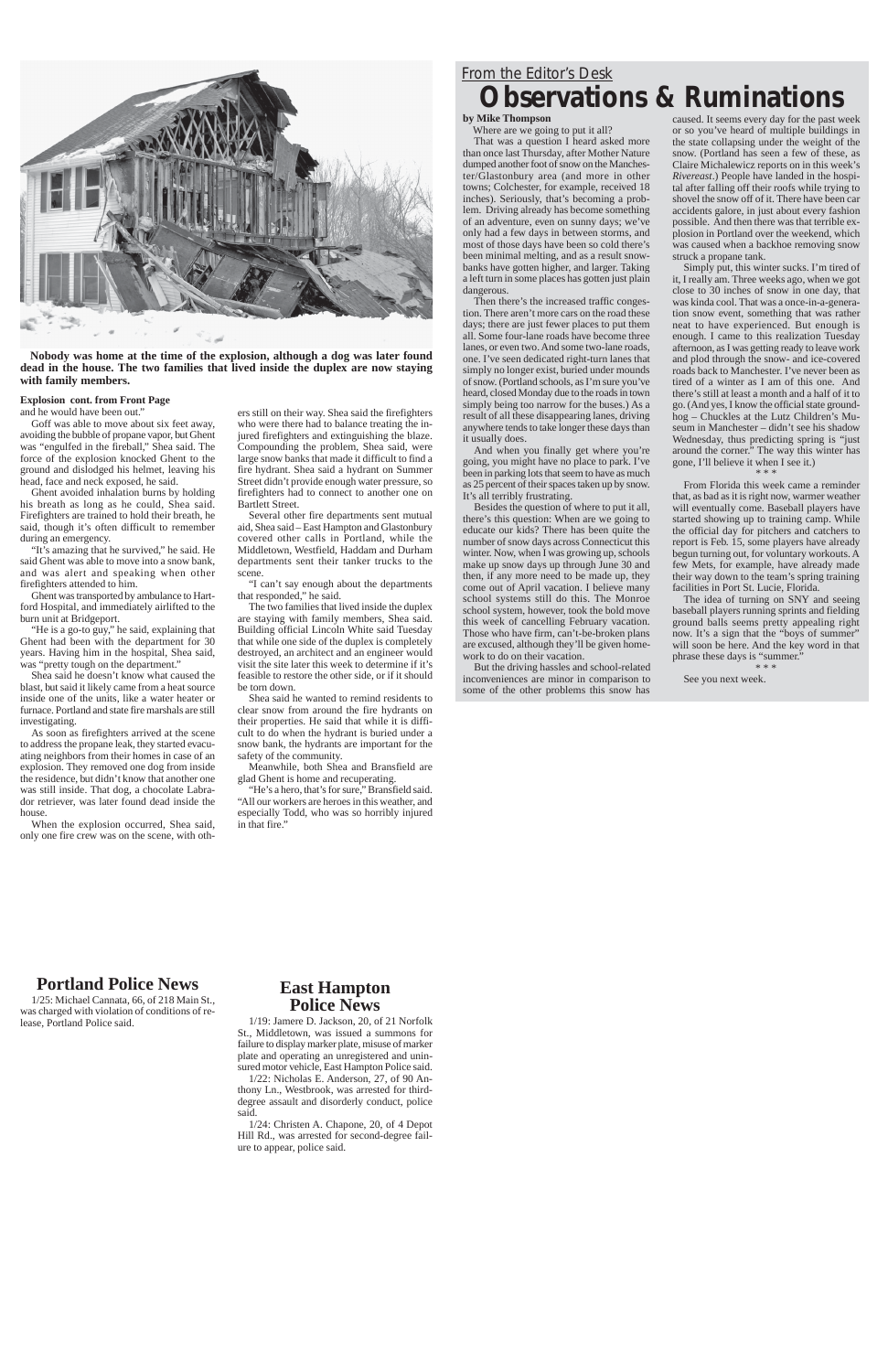# **Forum Held on Economic Future for Route 6 in Andover**

# **Andover Resident Remembered for Service to Town**



**George Collette**

#### **by Courtney Parent**

George J. Collette, 88, passed away last Monday, Jan. 26, leaving a great impact on his community and many memories for all those lucky enough to have known him.

Collette was born in Shelburne, VT, in 1922. But he spent the majority of his life as a Connecticut resident, moving to Hartford with his family shortly after his birth. He spent the last 55 years of his life in Andover.

Collette was a giving man, who spent his life helping others. In 1942, at just 21 years old, he began a life of generosity, joining the Air Force before he was even of legal age to consent. His parents signed for him, but unfortunately he was only able to serve one year as his B-52 was shot down on its first mission over the Philippines and he was left with an "involuntary paralysis," and couldn't move his legs. Thankfully, Collette was able to overcome his paralysis and, while his injuries left him unable to become an airline pilot like he had planned, he was still able to attain his private license.

He went on to continue a life of purpose, volunteering for the Andover Fire Department for 20 years, driving the Andover senior van as a volunteer for more than 25 years, and tending to the Veterans Monument in the town center.

Two years ago, after 25 years of volunteering as the senior van driver, the community showed Collette just how much his efforts

"I can't say enough good things about him," Palazzi said. "Serving people was his job and he was fantastic at it. He gave me some of the best advice I've ever gotten."

meant and how important he was to the town. He was thrown a surprise retirement party, at which he was presented with a proclamation from the state of Connecticut. State Senator Edith Prague presented the award for his dedicated service to the Andover community.

First Selectman Bob Burbank pointed towards Collette's efforts for the town and its citizens. "He was always very involved with the town, particularly the senior programs," said Burbank.

Collette served as vice chair of the Commission on Aging and chair of the Senior Transportation Committee. He was also a member of the Andover Seniors Club since its inception and president for 10 years.

Fiancée Barbara Foran emphasized his wonderful, endearing personality.

"George was a sweet, patient, cheerful man with a whistle on his tongue, a twinkle in his eye and a very big heart," Foran said. "He will be missed terribly by not only his family and extended family, but all the people whose lives he touched."

Collette was a dedicated family man. Growing up he was raised in a large household with nine brothers and sisters. As an adult, he was blessed with three daughters, nine grandchildren (one of whom is following in his footsteps, serving as a major in the Marines; she has been on seven different deployments, Foran said), four great-grandchildren and four great-greatgrandchildren. He also had a large extended family from fiancée Foran.

It was not only family whose lives Collette touched, but also members of the community, one of whom considered him family. Municipal Agent Cathy Palazzi expressed her respect and admiration for Collette, saying he was like a second father to her.

Palazzi complimented Collette's great organizational skills, as well as his effectiveness in making meetings run smoothly following "Robert's Rules," ensuring everyone spoke in term and dialogue was handled in a productive manner.

Collette was a great man, valued by his community and best known for his cheerful nature and huge heart.

> "We recognize that what we are doing is a challenge," said Stille. "But we hope that you realize that it is an opportunity for us to move forward."

"Every time I'd see him he'd say, 'Hi doll, how are you,''" Palazzi said. "And I'm going to miss that."

Collette was so loved in the community, flags in Andover are currently flying at half-staff, Foran said. There will be a memorial service at the Andover Congregational Church on Saturday, Feb. 5, at 11a.m. Online condolences may be made at tierneyfuneralhome.com.

> For more information on the Route 6 Hop River Corridor project or to view the complete LADA report, visit route6hoprivercorridor.com.

#### **by Courtney Parent**

The Route 6 Regional Economic Development Council (REDC) held a public forum Monday to discuss the next steps in planning for the 12.4-mile stretch known as the Hop River Corridor.

The council included representatives from each of the four towns included in the project, Andover, Bolton, Columbia and Coventry. First Selectman Bob Burbank and Selectman Elaine Buchardt represented the town of Andover.

Route 6 REDC Chairwoman Joyce Stille began the meeting by introducing facts and figures about the Route 6 corridor, as well as, information gained through planning research.

Simsbury-based LADA P.C. Land Planners conducted the majority of the research for the council. LADA interviewed more than 25 businesses, conducted on-site surveys and gathered input from MetroHartford Alliance, WINCOG, and CRCOG.

Along the 12.4-mile corridor – which stretches from Bolton Notch, where routes 6 and 44 split off, to the Columbia-Willimantic town line – there are 29 intersections, six full traffic lights, one flashing yellow light and just a single crosswalk for pedestrians. There are also 197 residential homes. Research showed that of the total acreage in the corridor – both developable land and land that has already been developed – 40 percent to 60 percent is usable for commercial or residential purposes.

The council discussed the "need" for economic development along the Route 6 corridor and also addressed perceived traffic concerns such as safety and congestion.

'Maintenance budget' means that we are maintaining our current record-keeping system. The Power School would be a new system," Dube said. "We need to be very forthcoming.

This is a large replacement of a failing process, not maintenance to an existing one."

The main reason for development being that all four communities, Andover, Bolton, Columbia and Coventry, are in need of additional revenue. Right now, there is significant "out-commuting" in these towns, where there are four times the amount of people living in town and working out of town as those both living and working in town.

"We are concerned about the towns as a whole," said Stille. "Concerned with the assets we all have and trying to expand upon those."

> "We have found over the years that the database is not growing with us and our needs," Cruz said. "Over 97 districts in the state are using Power School. We would be developing a foundation for the future."

The council gave a two-screen presentation to aid the public in envisioning what the Route 6 corridor could look like. On one screen the council displayed different development sites, with before and after photos of what the location currently looks like and what it could look like in the future. On another screen the council utilized Google Earth to show exactly where each site was located.

The main developments mentioned include a new business park, increased signage and landscaping that would create a "sense of arrival," streetscape improvements such as increasing the number of sidewalks and crosswalks, placing parking lots to the side or rear entrances of commercial businesses and of course implementing new commercial businesses. Some specific developments include a new business park and streetscape improvements at the Bolton Crossroads, façade improvements to the Andover Plaza and expansion of the plaza at Lighthouse Corners.

The main constraint addressed at Monday

night's meeting was the lack of public water and sewer systems. LADA is currently entertaining the possibility of doing on-site sewage treatment from a shared packaged sewage treatment site.

One of the main initiatives the council wanted expressed was to balance any new developments with the preservation of open space and agricultural land. No developments should deteriorate the small-town beauty shared by these four communities.

According to Stille, the council will meet with state officials in the near future to discuss the "smart growth" on the corridor. The goal is to have draft regulations to move forward with over the next six months to a year.

# **Hebron School Board Adopts \$11.81 Million Budget**

#### **by Courtney Parent**

Following another scantly-attended public forum, the local Board of Education last Thursday adopted an \$11.81 million budget for the 2011-12 fiscal year.

The spending plan represents a 0.87 percent increase, or \$102,215, over the current year's budget.

Last Thursday's school board meeting was preceded by the last of three public forums held on the budget proposal. There was just a handful of community members in attendance. During the meeting, board members addressed different questions residents had asked during the forums, and also explained different technology systems that they are hoping to implant in the schools. The board presented three budget possibilities at the meeting, per the request of the Board of Finance: one that featured a zero percent budget increase; a "maintenance" budget that would have been a 0.67 percent increase; and the 0.87 percent increase, which is the increase the school board had been seeking. Superintendent of Schools Ellie Cruz's original proposal, which she presented in December, was for an \$11.88 million budget, or a 1.42 percent increase. The budget revisions the school board has made include reductions from health/benefits for employees, heating oil, diesel and maintenance.

"People are saying, loud and clear, you simply can't pull the rug out from under education," said Cruz. She is confident that there is enough flexibility in the 0.87 percent budget that the Board of Education can afford to be flexible in the process.

The \$11.81 million budget adopted last week features both increases and decreases from the current year's spending plan. These include a

\$33,138 technology increase, a \$28,420 workers compensation increase, a \$25,622 overtime increase and a \$7,990 increase to office supplies. There would also be a \$38,400 textbook decrease, a \$31,838 legal decrease and a \$24,233 unemployment decrease. Also, this year's budget featured \$3,075 for construction, while the 2011-12 budget proposal features no construction funds.

The school board's main budget priorities were to retain small class sizes, update technology, diversify the educational programs and to promote student growth and achievement.

Among the new technology items included in the proposed budget is a Student Information Management System (SIMS) called Power School. The system includes the storage of student demographic data, health records, data analysis and state reporting data. There is also a grade book program, a cafeteria connection, and a parental portal in which parents can log on and track their child's progress. The system is housed on a web-based server so it is easily accessible from any location.

Power School is included in the 0.87 percent proposed budget as well as the 0.67 percent maintenance budget. The new system would cost \$31,200. A state law passed last July requires that school systems have a functioning student database. The current student database being used is FileMaker.

School board member Jane Dube questioned the inclusion of Power School in the maintenance budget.

Board of Education Vice Chairman Brian O'Reilly had a different view of the maintenance budget, voicing his opinion towards cuts that would be required by it.

"It isn't a true maintenance budget or we wouldn't be cutting .5 teachers and classes,' O'Reilly said. "We are asked to provide this, but a zero percent budget is not the budget I will be supporting."

If the Board of Education went with a zero percent budget, it would have to eliminate two full-time positions, board members said. With the 0.87 percent budget, the school board would eliminate 0.5 teaching positions (based on enrollment needs), which would be one long-term sub position. Board of Education Chairman Mark Allaben said that if the budget were to go to zero percent, the schools would not only have less in up-to-date technology, but also less in support for staff.

Cruz explained why Power School is necessary for the schools' growth. She also emphasized the growing number of districts currently using this new system.

In terms of technology, the board would also like to implant SMART Tables and SMART Boards into the classrooms. Their proposal includes leasing six SMART Tables – three for kindergarten and three for first grade – which would be equal to \$7,800. There are also 10

proposed SMART Boards, five for both second grade and sixth grade, equaling \$12,780.

O'Reilly backed the decision to get more technology in the schools. He emphasized the money they would save on textbooks and worksheets, while also pointing out the large amount of information that is now available to students online.

Another item discussed at the meeting was other possible revenue streams where the Board of Education could collect funds. Cruz credited the district's lack of funding to its small size.

"Because we are such a small district, lots of the time we try to write grants, but aren't competitive enough," Cruz said. "We're looking for other revenue sources that are legitimate through all the audit laws."

Possible revenue sources mentioned varied from financial reimbursement to offset services for Department of Children and Families placement, to title grants to offset expenses, to possible retirements, to using solar panels to down the electricity cost.

The last major concept discussed was in regards to diversifying the educational programs offered. Specifically, board members conversed about the possibility of introducing foreign language studies such as Chinese and German. Ideally, the board said, the language studies would be offered as an after-school program. However, a more cost-effective online learning program was mentioned for future consideration.

Now that the budget has been adopted by the Board of Education, it has been forwarded to the town and will be passed on to the Board of Finance for a public hearing.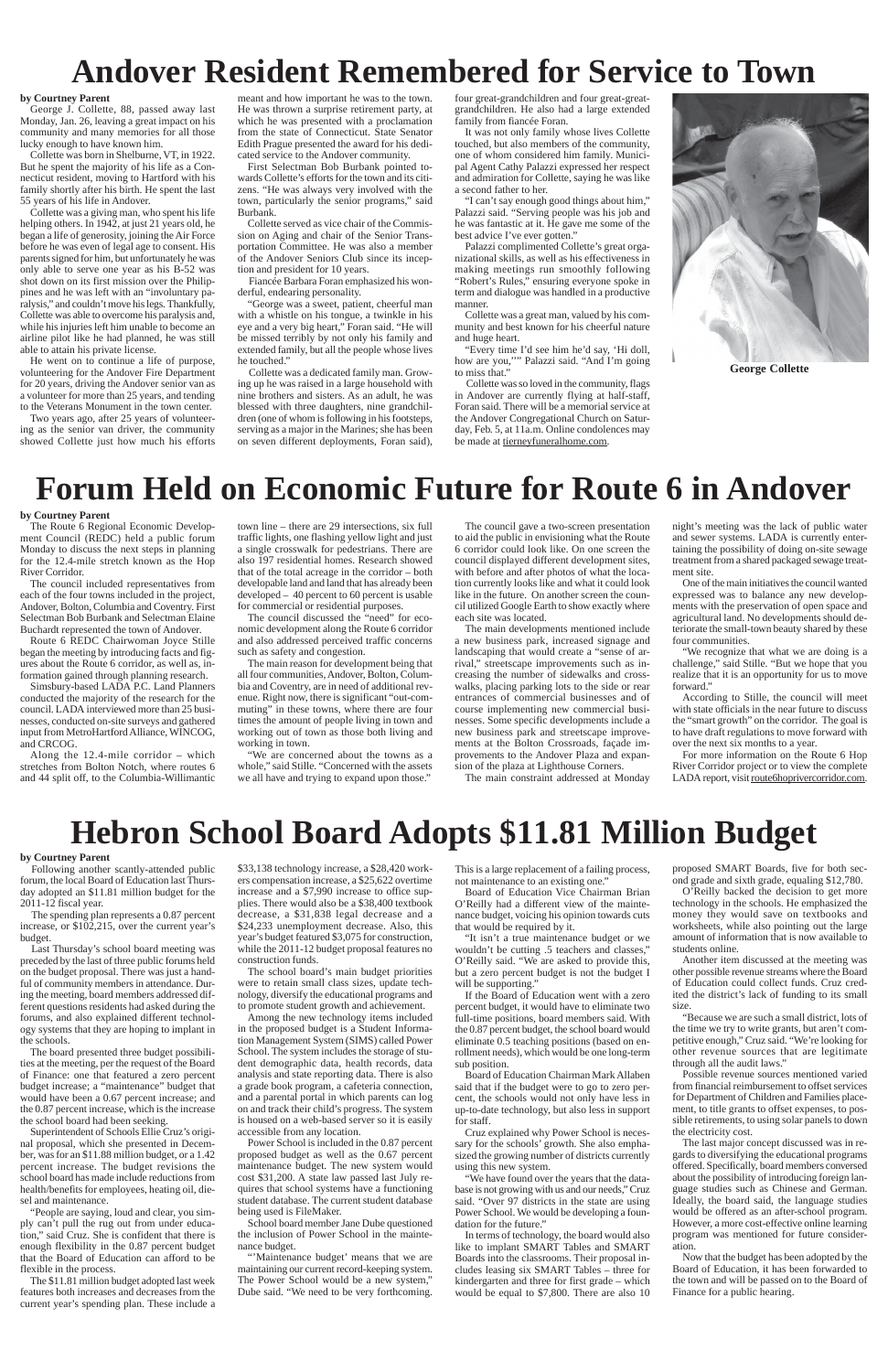### **BRDA Completes Interim Cleanup of Industrial Building in East Hampton**

**Interim cleanup at a town-owned industrial building on Watrous Street is complete, the Brownfields Redevelopment Agency announced this week. Shown here is a backhoe removing contaminated soil at the site.**

#### **by Claire Michalewicz**

The Brownfields Redevelopment Agency (BRDA) announced this week it has completed interim cleanup actions at the town-owned industrial building at 13 Watrous St.

Funded by a \$200,000 grant from the Environmental Protection Agency, about 320 tons of contaminated soil were removed from the site and safely stored, BRDA member Mary Ann Dostaler said. She said the soil had been contaminated with toxic polychlorinated biphenyls, or PCBs. The soil also contained solvents, oils and metals.

The Massachusetts-based TMC Environmental Services began the cleanup in November, BRDA Chairman Dan Wolfram said. TMC also removed several containers and tanks of oil, and backfilled and regraded the soil, he said.

The cleanup, Wolfram explained, entailed removing up to a foot and a half of soil from the site and having it transported offsite. Wolfram said these were only interim cleanup measures, and the lot had been fenced off until the town obtains funding to finish.

Wolfram said the building had been used as a power facility for the Summit Thread Company in the late 19th and early 20th centuries. The building contained coal-powered steam boilers, he said. It was used for a variety of other purposes in more recent decades. Most recently, Dostaler said, the building housed a car repair shop.

Wolfram said the BRDA doesn't know how the PCBs got into the soil, though it suspects they may have come from electrical transformers, or from contaminated soil that might have been deposited there.

According to the EPA, PCBs were used in

electrical equipment, insulation, paint and plastics from 1929 until they were banned in 1979. The EPA says the chemicals can build up in soil and in food sources, and have been known to cause cancer and other health problems.

Dostaler said the BRDA worked closely with the EPA to maximize the removal of contaminants while adhering to federal regulations concerning PCB cleanup.

"We had a limited amount of money, and our issues exceeded that amount," Wolfram said. He said the TMC crew dug "until we ran out of money," and were able to remove the most badly-contaminated soil.

Dostaler said that while the cleanup is not complete, "we took it as far as we can possibly go."

"We got a lot done with the amount of money we had," Wolfram said. "The EPA's very pleased with us."

Wolfram said the Watrous Street property had been a major priority for the BRDA. He said they started looking at cleaning it up in 2003, shortly after the town acquired the building. In 2003, Dostaler said, the town received its first EPA grant, which they used to study 13 Watrous St. and several other Village Center properties.

Since then, she said, the town has received four more EPA grants, for a total of \$975,000. Two of the grants are for assessments of hazardous substances throughout town, one for 13 Watrous St., and one for a property at 103 Main St.

Wolfram said the BRDA planned to clean up the Main Street property, the former Gong Bell Company, in the spring. A small municipal parking lot is planned for that lot, to be used



### **East Hampton Parent Unhappy With School System's Bullying Policy**

#### **by Claire Michalewicz**

The East Hampton school system says it's taking steps to address bullying in its schools, but at least one parent says those steps aren't enough.

In a letter sent home to parents today, Superintendent of Schools Judith Golden outlined the policies in place for handling bullying and other altercations between students at the town's schools.

But Jessica Squier said the policies aren't effective. Her 6-year-old son, a first-grader at Memorial School, has been taunted by other children since he was in preschool, she said.

"He has been pushed, hit, sat on and threatened," she said. "The school basically told me they did all they could.

"They need to admit they have a bullying problem," Squier said.

Under the schools' policies, Squier said, a child has to be victimized by the same student on at least two separate occasions for the behavior to be considered bullying. She said this policy isn't effective, since it doesn't address all situations in which students harass others.

Superintendent of Schools Judith Golden said bullying is defined by state law, and teachers and administrators are responsible for distinguishing between bullying and other altercations.

But Squier said these policies aren't adequate, since it means a child can be victimized by several different students, and it wouldn't count as bullying.

Squier said her lawyer, Kenneth Barber, recently met with Golden and with Memorial School Principal Karen Fitzsimmons, who said they did what they were required to by law. Barber confirmed that Squier is his client, but said he could not speak about the details of the meeting.

"I was bullied from kindergarten to the day I graduated," Squier said. "I won't let that happen to my son."

"The East Hampton school system has failed me, and now my son," Squier said. "He loves school. He doesn't want to miss a day." She said her son had not had problems with other students in the past few months, but she still has concerns.

Golden said that while she could not comment on any individual student's behavior or concerns, she wanted to reassure parents that teachers and administrators do address bullying in the schools.

Golden said she was sending a letter home to parents today to address concerns about bullying, and to explain the schools' policies for handling problems.

"Bullying has become increasingly problematic in today's society," Golden wrote. "Our legislators wisely updated and approved the statutes regarding bullying in school so that we would be able to more effectively deal with such situations when they occur."

She explained that under Public Act 08-160, bullying is defined as "any overt acts by a student or group of students directed against another student with the intent to ridicule, harass, humiliate or intimidate the other student while on the school grounds, at a school-sponsored activity of on a school bus, which acts are committed more than once against any student during the school year."

Since the behavior had to happen more than once, Golden said, many other altercations or teasing between students could be misinterpreted as bullying, but would not count as bullying under state law. For example, she said, if a child was harassed by one student one day, and another student later, parents might interpret it as bullying.

But though that would not count as bullying, she said, teachers would still address the students' behavior.

Another problem that often goes unnoticed, Golden said, is cyberbullying. She said school employees contact parents if it comes to their attention, but the best way to prevent it is usually for parents to closely monitor their children's online activities.

If parents suspected their children were being bullied, she said, they should contact the school administrators.

"It may be difficult or your child during the investigation but in the long run will be empowering for him or her," she wrote.

Memorial School Assistant Principal Maryssa Edele said she had no further information about the school's bullying policies, beyond what Golden had addressed in her letter.

Squier said she isn't looking to cause a stir, but simply to keep her son safe. In a letter to the *Rivereast* in the fall, Squier encouraged parents of other bullied children to contact her, but she said she only received three responses from parents of current East Hampton students.

"I know that there are more than that," Squier said. "People need to stand up for their kids."

for overflow from the community center, he said.

Wolfram said the process of obtaining grants from the EPA is competitive, and said East Hampton had received more funding than many larger municipalities. This was because of the BRDA's and Town Council's dedication to cleaning the Village Center, he said.

"What continues [to set] us apart from other

municipalities is our commitment to the revitalization of the Village Center," Wolfram said in a press release.

The BRDA is encouraging property owners in the Village Center who are interested in having environmental investigations carried out on their property to contact the agency through the town manager's office at 860-267-4468.

# **MHHDC Changes Minutes, Former Member Not Satisfied**

#### **by Claire Michalewicz**

The Middle Haddam Historic District Commission has voted to make some of the changes to its meeting minutes that a former member requested, but these changes may not be enough.

At its meeting last Thursday, Jan. 27, the commission voted to change its minutes from May 17, 2006, to read that Margaret McCutcheon Faber had been elected to the position of "clerk/vice chair," rather than "clerk," as the document had previously read.

But Faber said these changes are both incorrect and insufficient. In a letter sent to the commission on Wednesday, Feb. 2, Faber says that the minutes should read "vice chair/clerk" rather than "clerk/vice chair." Nowhere in any of the documentation about the issue is her position listed as "clerk/vice chair," Faber said.

 Faber, who served on the commission from 2006-07, sent the current commission members a written request in November. She explained that she had been elected "vice chair/clerk" at the meeting on May 17, 2006, but due to a clerical error, her position was only recorded as clerk.

Later, Faber alleged, other commission members accused her of trying to usurp power by claiming to be vice chair. The other members, Faber said, insisted that she had only been elected clerk. Faber said the claim that she had wrongfully assumed the position was part of a pattern of bullying from former commission members that led her to resign in 2007, after less than a year on the MHHDC.

In her November letter to the commission, Faber requested that the minutes be altered to accurately reflect her position. She said she would file an ethics complaint if they didn't comply by Dec. 31, but changed that deadline to Jan. 31 after the commission canceled its December meeting.

The commission requested an opinion from Town Attorney Jean D'Aquila, who explained that on the meeting recording, Faber was clearly elected "vice chair/clerk," and the minutes could be changed to reflect that. But, D'Aquila said, minutes can only be changed to correct an error or omission. If Faber had been referred to only as "clerk" at all subsequent meetings, those minutes could not be changed, D'Aquila said.

At the commission's meeting, Chairman James Royster proposed changing only the minutes from the meeting at which Faber was elected to her position, but not the subsequent meetings.

"We would open up the possibility of endless tinkering with already-approved minutes," Royster said. "The time to make changes is the subsequent meeting when minutes are adopted."

Royster pointed out that in subsequent meetings, the commission didn't take any action with regard to Faber's position. Since Faber was referred to as the clerk, he said, the records should reflect that.

The commission also declined to notify all members of the MHHDC since 2006, with Royster explaining that Faber could notify them herself if she wished.

"Our focus should be to ensure the accuracy of our records," Royster said.

There was little discussion from other commission members at the meeting. Vice Chairman Richard Walsh asked Royster to read the corrected motion aloud, but instead, Royster explained where the words "vice chair" should be inserted.

Royster said Thursday that the commission would take up the matter at its next meeting. Vice chair and clerk, Royster said, are two separate positions, sometimes held by two different people.

"The order in which those positions are stated does not matter," Royster said. "It's just become absurd."

Faber said she thinks the minutes for the subsequent meetings should be changed as well, but she didn't include this request in her letter "because the most important correction is the actual motion." In all the subsequent meeting minutes, she said, her position is only mentioned at the beginning, in the list of commissioners present. In total, she said, there are 10 places that should be corrected.

The next MHHDC meeting is scheduled for Thursday, Feb. 24, at 6:30 p.m. at Town Hall, 20 E. High St.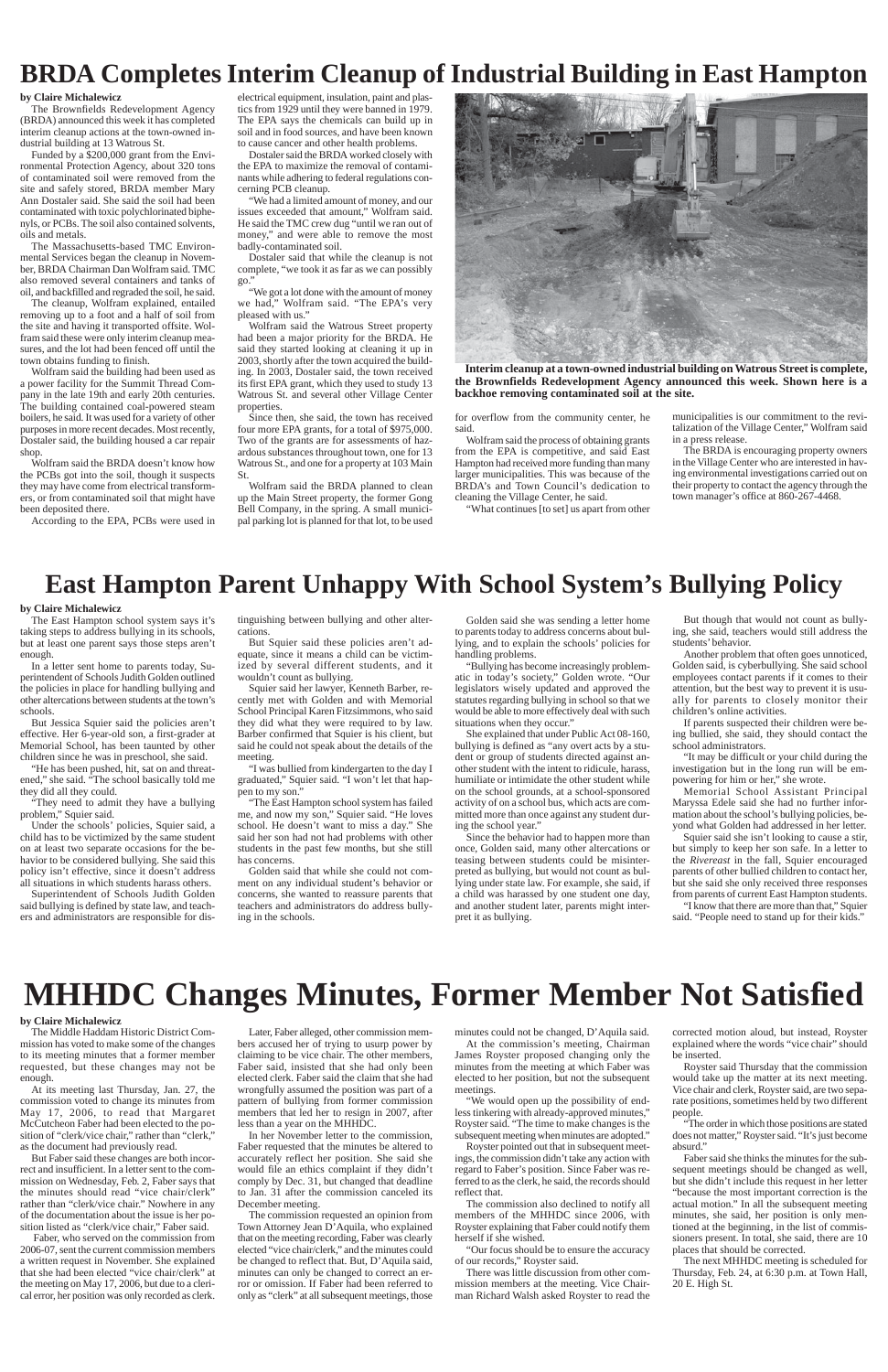# **Heavy Snow Leads to Building Collapses Across Portland**

# **Friends Look Back on Life of Longtime Portland Selectman**

#### **by Claire Michalewicz**

After four building collapses late last week, the town may have averted a fifth over the weekend, as Portland Library was saved from possibly becoming the latest architectural casualty of heavy snow buildup.

Building Official Lincoln White said it was noticed last Friday morning that the snow on the roof had caused its western portion to sag, pushing the ceiling down with it. The library was closed Friday and Saturday while crews worked to remove snow from the roof, and it returned to its normal position. The library was able to reopen on Monday.

First Selectwoman Susan Bransfield said the sagging in the library was so bad that the door to a meeting room was scraping against the ceiling tiles. As a precaution, she said, crews also cleared snow from roofs on the modular classrooms at Valley View School, part of the senior center and Firehouse One over the weekend.

White said the town was looking at its capital improvement fund to consider replacing the library roof in the next year.

The concern about the library roof came after four building collapses in town last Thursday, Jan. 27. No injuries were reported in any of the collapses.

Portland Volunteer Fire Department Chief Robert Shea said the first collapse was reported around 4 a.m. last Thursday at Midstate Recovery Systems, located at 285 Airline Ave. The three-sided building completely collapsed under the weight of the snow, Shea said. The collapse triggered the building's sprinkler system, he said, causing flooding in the area and shutting down the building's electrical system. Representatives from Midstate Recovery could not be reached for comment this week.

Shea said the second call came about an hour later, at the vacant A & M True Value hardware store on Route 66. The roof of the vacant section buckled under the weight of the snow, but the left side of the building, which houses Natural Nails & Spa, was unaffected.

White said the two sections of the building had been constructed at different times. The vacant portion, he said, was built in the 1940s, while the adjacent two-story section went up in the 1990s. He said that as long as the roof on the older section of the building doesn't weaken any more, the newer section should be safe.

A third collapse was reported around 9 a.m., at a house on Tryon Street where a porch collapsed. Shea said firefighters had a difficult time responding to the scene, as the street had not yet been plowed.

A fourth collapse was reported late Thursday evening, White said, at Middlesex Marine at 674 Main St. White said the showroom, with a large glass window, buckled under the heavy snow and collapsed. On Monday, clean-up crews were working to remove the damaged portion of the building. The owner of the boat store could not be reached for comment this week.

#### \* \* \*

Snow wreaked havoc on more than just buildings in town, as the Portland Public Schools calendar was disrupted, again. The schools were closed Monday – for the seventh time this year – after the roads were deemed unsafe for school buses. The Board of Selectmen made the decision at an emergency meeting held Sunday afternoon, Bransfield said.

Bransfield said she toured the town on Sunday to survey the roads, and decided that many of them were too narrow for buses to safely pass. She called an emergency meeting and consulted with police Lieutenant Ron Milardo and Superintendent of Schools Sally Doyen.

Bransfield said the propane explosion and fire on Summer Street delayed snow removal over the weekend, because many of the public works employees were helping out at the scene.

**Thomas W. Flood Jr.**

#### **by Claire Michalewicz**

Last month, Portland lost a dedicated longtime friend, public servant and baseball coach. Thomas W. Flood Jr. died Jan. 23 at the age of 67, after a long illness.

Friends and family members recalled Flood as outspoken and colorful, but always committed to helping others.

A member of the Democratic Town Committee for over 35 years, Flood also served a total of 14 years as a selectman, from 1989 to 1991, and from 1993 to 2005. Flood was also known for his commitment to youth services in town, and his involvement in many of the local baseball leagues.

Pinky Murphy was a lifelong friend of Flood's, and said Flood was an outspoken man with strong beliefs, who always had an interest in helping others.

"He was just a good man," Murphy said. He said the two had attended St. Mary's grammar school together in Portland, and remained friends into adulthood.

"We seem to have grown in sync in each stage of our lives," Murphy said.

Over the years, Murphy said, the two were involved in local politics together, and enjoyed watching sports and playing poker. Murphy said sports were one of Flood's passions, and he was an avid fan of baseball, basketball and football.

Howard Rosenbaum served on the Board of Selectmen with Flood for seven years, and said he was unique in his personality and viewpoints.

"I don't think he'll be replaced anytime soon," Rosenbaum said, saying that Flood had a way of speaking his mind even if his opinion might be unpopular.

"I might say he wasn't a good politician in that sense," Rosenbaum added with a laugh, explaining that Flood didn't always say what people wanted to hear.

"He just said what he thought," Rosenbaum said. "It was well-thought out, and he used good logic."

Rosenbaum and Flood were both on the board when the town purchased the Brownstone quarry properties, and said Flood was one of the strongest proponents for buying them. Rosenbaum said Flood led the other selectmen down to the property on a tour, since he was the only one who knew how to get there.

"In my mind, he added a tremendous amount to the Board of Selectmen," he added.

First Selectwoman Susan Bransfield said working with Flood was always exciting, and said he was probably "unmatched" in terms of his dedication to Portland.

"He was passionate about education and also passionate about his town," Bransfield said.

According to his obituary, which appeared

in last week's *Rivereast*, Flood, one of 11 children, was born in New Haven, and spent most of his life in Portland. He owned his own investigative business for over 35 years. His son Brian explained that his father mainly worked with lawyers on personal injury claims, conducting interviews and investigating their cases.

John Buckley, an attorney who worked with Flood for over 30 years, called him "an original." Buckley gave the eulogy at Flood's funeral, which was held on Saturday, Jan. 29, at the Church of Saint Mary.

"He was one of a kind," Buckley said this week. "He was as good of a private investigator as I ever met and as good of a friend."

Buckley also said Flood showed a commitment to democracy and political ideals.

"He was a Democrat with a capital 'D'," Buckley said. "He believed in people. He believed in their ability to do things."

One of Flood's other passions was baseball.

Flood started the town's American Legion baseball league in 1980, since the town had no baseball program for teens 16 and older. Rick Borg coached baseball with him for several years, and said that even when Portland's team was brand-new, Flood always expected the best from his players.

"Although we were never the best team in the [division], we were very competitive in large part because Tom demanded excellence," Borg said in an e-mail.

Borg said Flood was known for the colorful language he used with his baseball players, and part of the assistant coaches' job was to keep parents out of earshot during his post-game speeches. Brian Flood said he remembers his father teaching his players how to catch groundballs.

"Do you know why you have a crack in your



ass?" Flood said his father would say. "God gave you a crack in your ass so you could bend over and catch groundballs."

Borg said Flood would often run between work and the baseball games, often calling to tell them he was running late and would meet the team there.

"Sometimes what 'running late' meant was that he was in Albany, NY at 4:30 p.m. and the game was at 6:00," Borg said in an e-mail. "Somehow he would always show up before the first pitch."

In his eulogy, Buckley said, he told an anecdote that he said illustrates the way Flood seemed to draw people in. Buckley said he and Flood were working with a man who had been injured in an accident and had taken up oil painting. The client took a photo of Buckley and Flood, and promised to paint a picture of Buckley after he won the case. A few months

On Sunday and Monday, she said, employees worked 24 hours a day, in three shifts, to clear snow from roads.

She said the crews weren't able to clear all the roads, but they did enough work for schools to open on Tuesday morning. The schools then dismissed students early that day, due to another snowstorm. Bransfield said two school buses were hit with difficulties that afternoon, with one involved in a minor collision with a pick-up truck and the other getting stuck in the snow.

The collision happened around 12:15 p.m., Bransfield said, on Cox Hill Road, east of Penfield Road. She said a pick-up truck sideswiped the bus and caused minor damage to both vehicles.

There were 17 children on the bus at the time, and no injuries were reported, she said. She said the bus was able to continue on its route.

Bransfield said the other bus got stuck in snow on Maple Road at around 1 p.m. The public works department responded to sand the road, and the bus continued. Nichols Bus Service representative Ashley Johnson said there were 19 elementary school students on the bus. No injuries were reported, she said, and it took about 45 minutes to free the bus.

Portland schools were closed again on Wednesday.



**Four buildings collapsed in Portland last Thursday, Jan. 27, including Middlesex Marine, pictured above. Town officials said the large glass window in the showroom buckled under the weight of the snow.**

later, he said, Buckley went to the client's house to pick up the painting – only to find that he had painted a picture of Flood.

"I told him 'You've forgotten who the lawyer was,'" Buckley said.

Flood leaves behind his wife, Nancy McGetrick Flood, four children and three grandchildren, along with many siblings and nieces and nephews.

"Tom was an original. I will never forget the fun times we had together and all I learned from him," Borg said.

"He was just a wonderful, wonderful guy who would do anything for anybody," Buckley said. "He enjoyed nothing more in life than helping people."